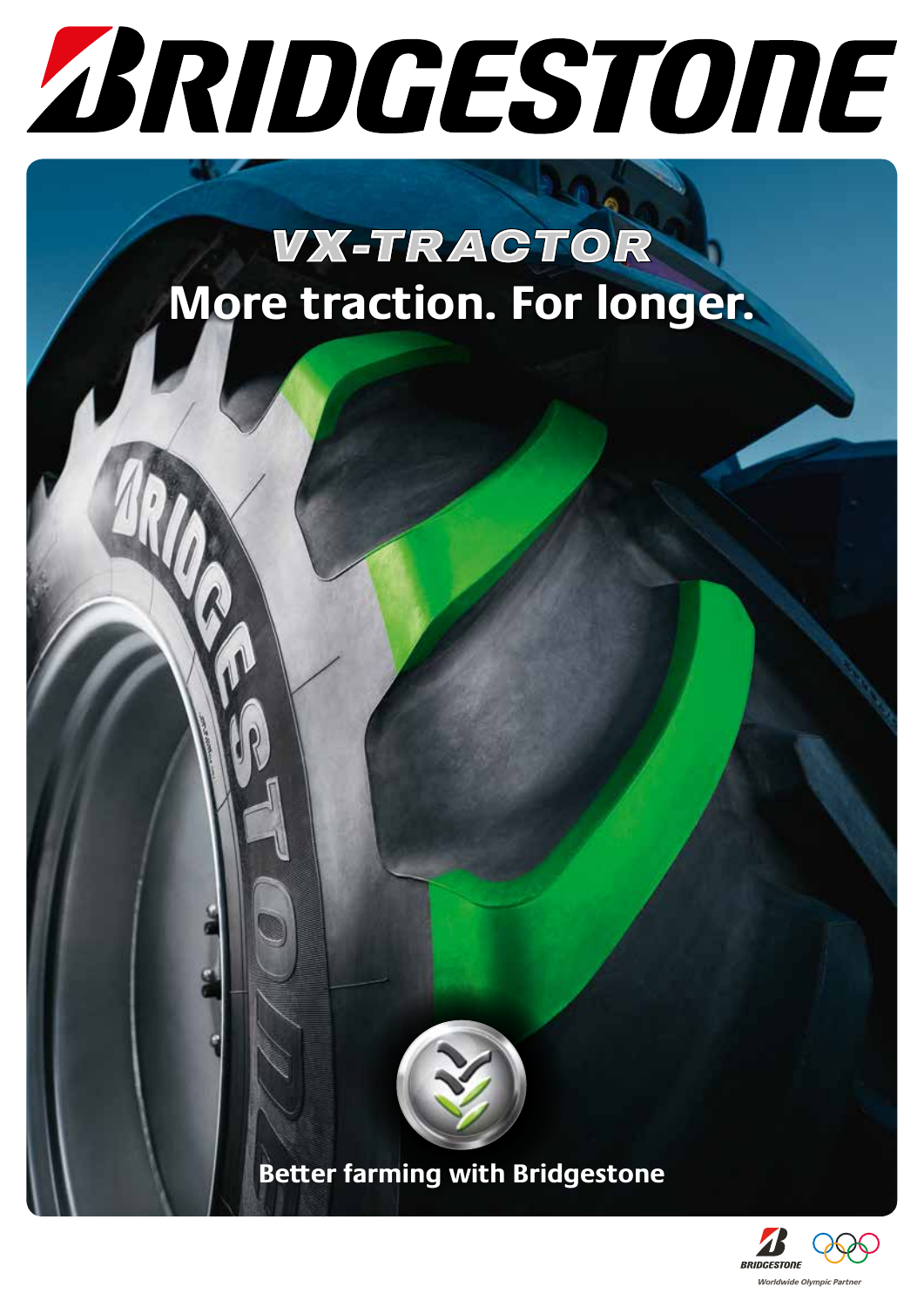You are continuously searching for ways to increase the productivity of every operation. Only the best equipment is good enough to boost efficiency. You have high demands when it comes to tyre performance.

So Bridgestone VX-TRACTOR tyres are precisely what you need for versatile use, combining operations both in the fields and on the road.

VX-TRACTOR tyres deliver superior traction and outstanding durability, even at higher inflation pressures, for carrying extremely heavy loads. In addition, VX-TRACTOR tyres set new standards for long life.



Superior traction Bridgestone VX-TRACTOR tyres offer you superior traction, thus increasing your productivity in a wide range of terrains, in the fields and on the road.



(1) Test carried out by PCLT for Bridgestone in October 2018. Front tyres, 600/70 R30: Bridgestone VX-TRACTOR 158D and Michelin MACHXBIB 152D. Rear tyres, 710/70 R42: Bridgestone VX-TRACTOR 173D and Michelin MACHXBIB 173D.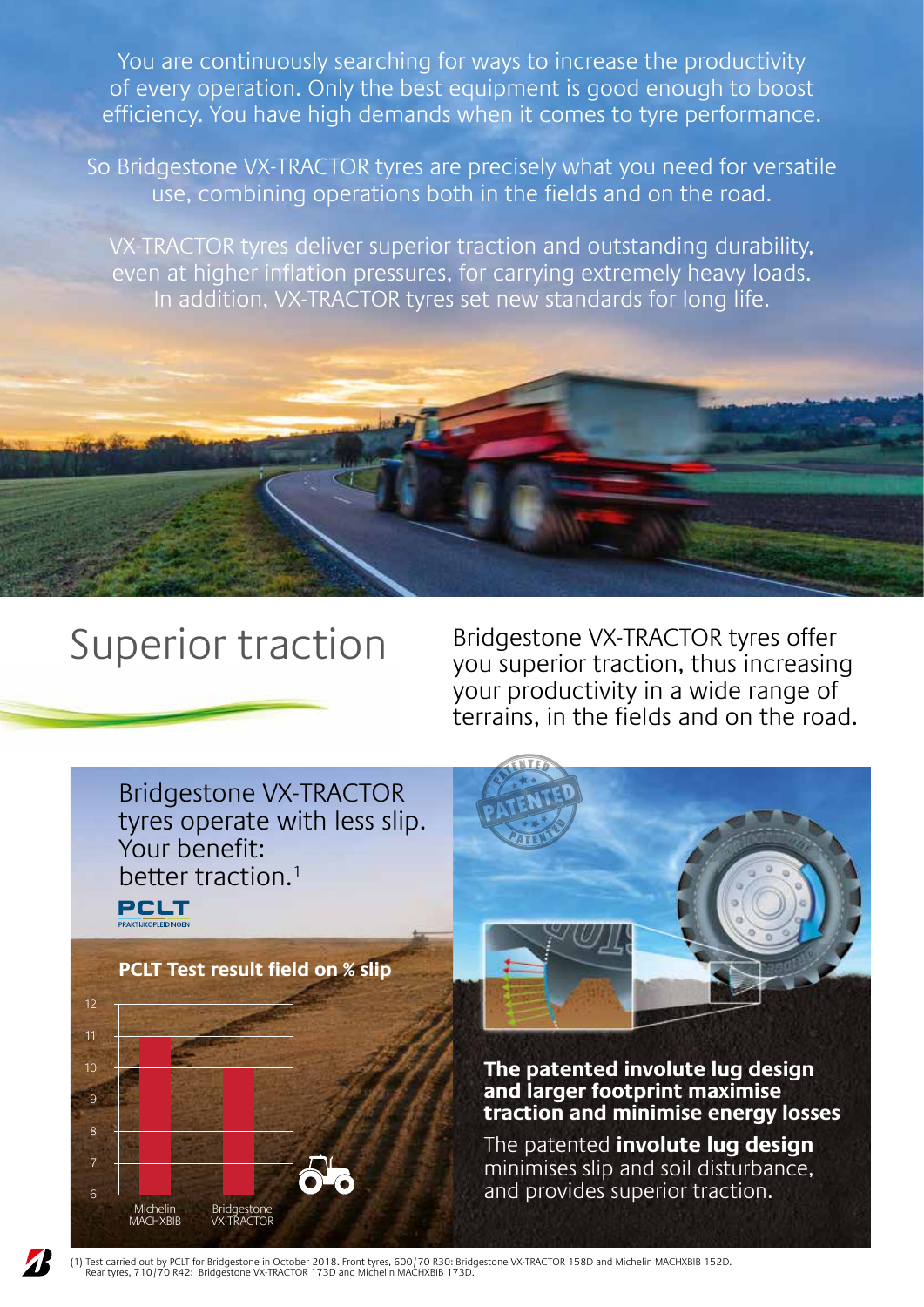Long wear life VX-TRACTOR tyres are built for a long life thanks to:

- Long, wide and deep lugs for more wear-rubber volume
- Bridgestone's new generation compound, delivering even better wear-resistance



### **Up to 20% more lug volume than competitors:<sup>1</sup>**



**Greater Overall Tread Depth (OTD) than competitors:2** 





### **New compound with even better wear-resistant compound containing vegetable oils**

Our latest compound mix for all Bridgestone agricultural tyres contains vegetable oils, replacing some petroleum-based oil.

This new generation tread compound for Bridgestone agricultural tyres is more resistant to damage and wear than Bridgestone's previous generation.<sup>3</sup>

(1) Based on Bridgestone measurement tests conducted on Bridgestone VX-TRACTOR, Michelin MACHXBIB and Trelleborg TM900 on 710/70 R42 and 600/70 R28 tyres<br>(2) Based on Bridgestone measurement tests conducted on Bridgestone 600/70 R30 tyres.

(3) Based on controlled test (DIN abrader test) (Accelerated ageing testing) conducted by Bridgestone R&D.